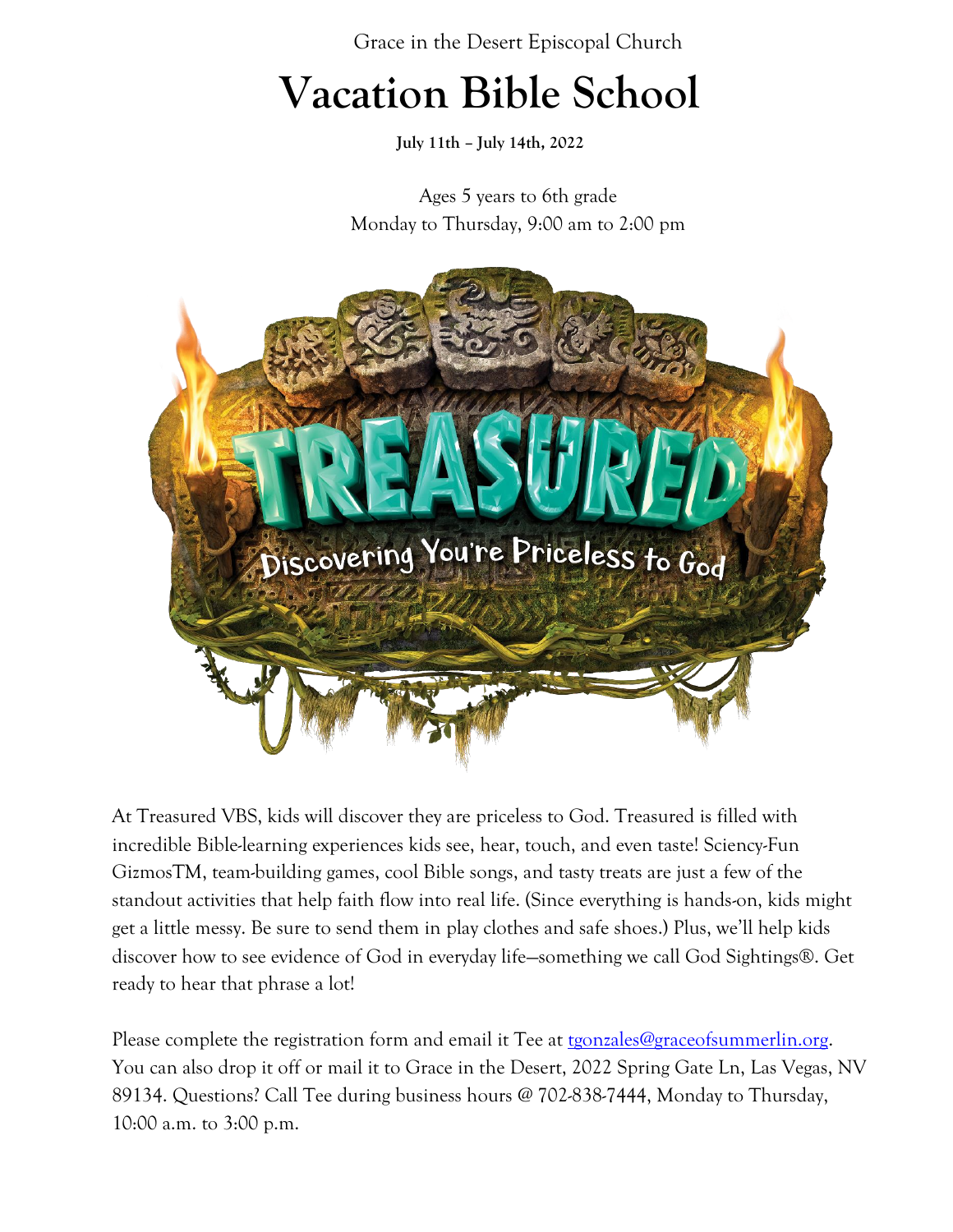### **Vacation Bible School**

**July 11th – July 14th, 2022** 

#### **Registration Form**

| Current Grade (SY 2022-2023) __________                   |                                                                                                        |
|-----------------------------------------------------------|--------------------------------------------------------------------------------------------------------|
|                                                           |                                                                                                        |
| Current Grade (SY 2022-2023) __________                   |                                                                                                        |
|                                                           |                                                                                                        |
|                                                           |                                                                                                        |
|                                                           |                                                                                                        |
|                                                           |                                                                                                        |
|                                                           |                                                                                                        |
|                                                           |                                                                                                        |
| <b>Emergency Contact</b> (other than parent listed above) |                                                                                                        |
|                                                           |                                                                                                        |
| <b>Physician or Practice</b>                              |                                                                                                        |
|                                                           |                                                                                                        |
| Allergies: Yes No                                         |                                                                                                        |
|                                                           | Please note any allergies to food, medication, bee stings, or any others your child/children may have. |

Allergies \_

#### **Emergency Authorization to Treat**

*"If my child should require medical treatment while participating in VBS, I hereby give consent for such treatment and authorize VBS leaders to provide all medical care advisable for the health and safety of my child."*

#### **Waiver/Release**

*"I hereby release Grace in the Desert Episcopal Church, its representatives, and youth leaders from any and all claims and liabilities that may arise out of my child(ren)'s participation in VBS."*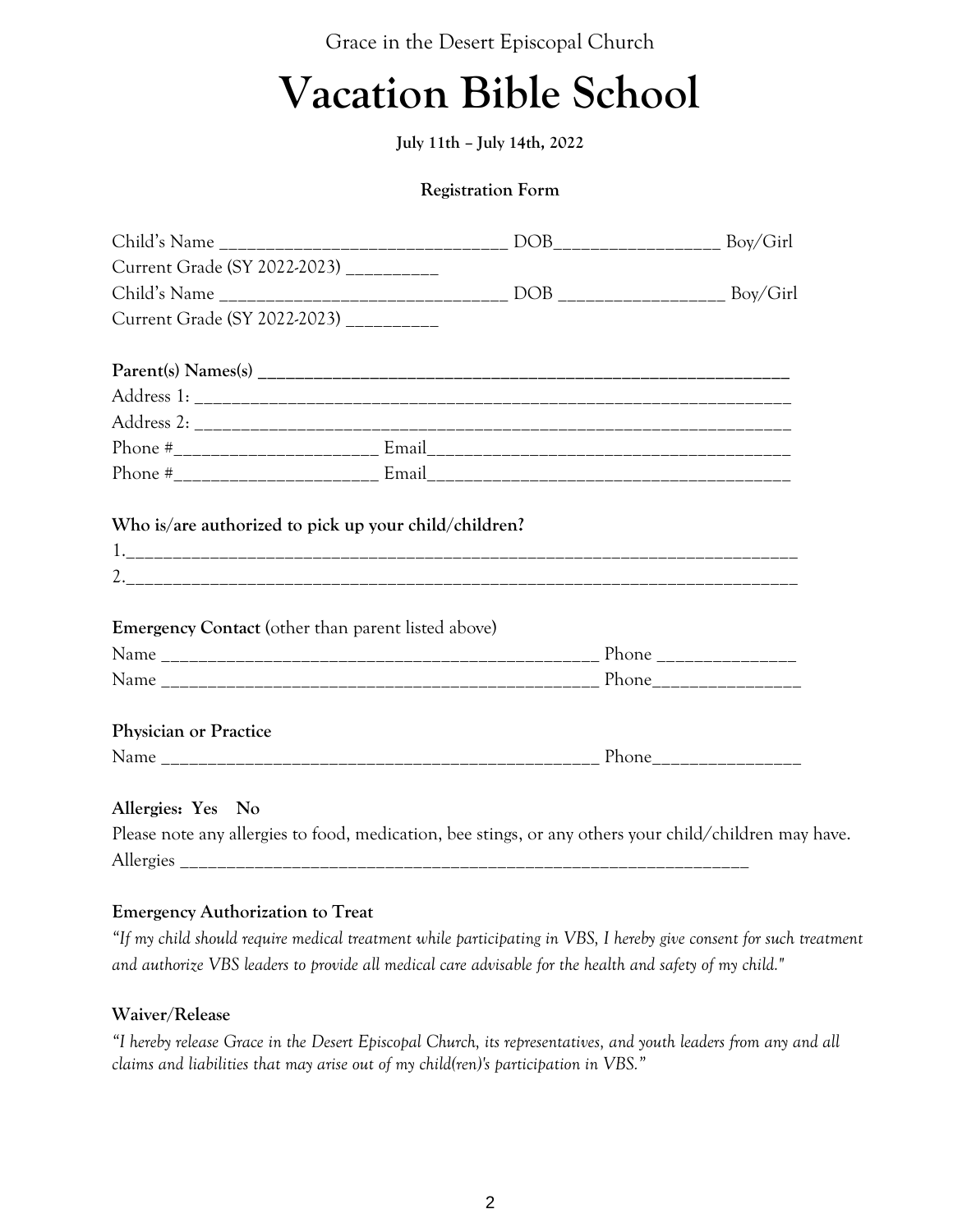## **Vacation Bible School**

**July 11th – July 14th, 2022** 

#### **Photo Release**

We love to create photo memories during VBS! We would like to share photos and fun memories in various ways. May we have permission to use photos of your child/children in the following formats?

| Yes                     | No. | Bulletin boards in Parish Hall!               |
|-------------------------|-----|-----------------------------------------------|
| Yes                     | No  | Facebook (no name tagging)                    |
| Yes                     | No  | Grace in the Desert Website (No name tagging) |
| <b>Parent Signature</b> |     | Date.                                         |

#### **Payment Information**

Cost is \$35 per child. \$30 additional child in a family. \_\_\_\_ Paying by check. Enclosed is my check made payable to Grace in the Desert. \$\_\_\_\_\_\_\_\_\_\_\_ \_\_\_\_ Cash given to Tee Gonzales or \_\_\_\_\_\_\_\_\_\_\_\_\_\_\_\_\_\_\_\_\_\_\_\_\_\_\_\_\_\_\_\_\_\_\_. \$\_\_\_\_\_\_\_\_\_\_\_

All families are welcome and encouraged to attend. Scholarships are available if needed.

#### **Parent Support:**

We are delighted to bring you and your family a Vacation Bible School experience that your child will remember for many years. We need your help to make it happen. Please identify one or more areas in which you can support your child's camp.

\_\_\_\_ Breakfast snack for VBS Staff one morning \_\_\_\_ Morning snacks for kids

\_\_\_\_ Closing Party \_\_\_\_ Provide a scholarship for a child in need.

#### **Breakfast snack items for VBS Staff one morning**:

Each person who signs up to do this gets an email assigning them to bring a snack food item (for example, donuts fruit, bagels) on one morning during the week.

#### **Morning Snacks for Kids:**

A detailed list will be provided closer to the start of VBS, however here are some examples of what we are asking for: animal crackers, juice boxes (no sugar added), water, fruit (blueberries, bananas, strawberries, grapes), veggies (carrots), goldfish pretzels, Easy finger foods are preferred.